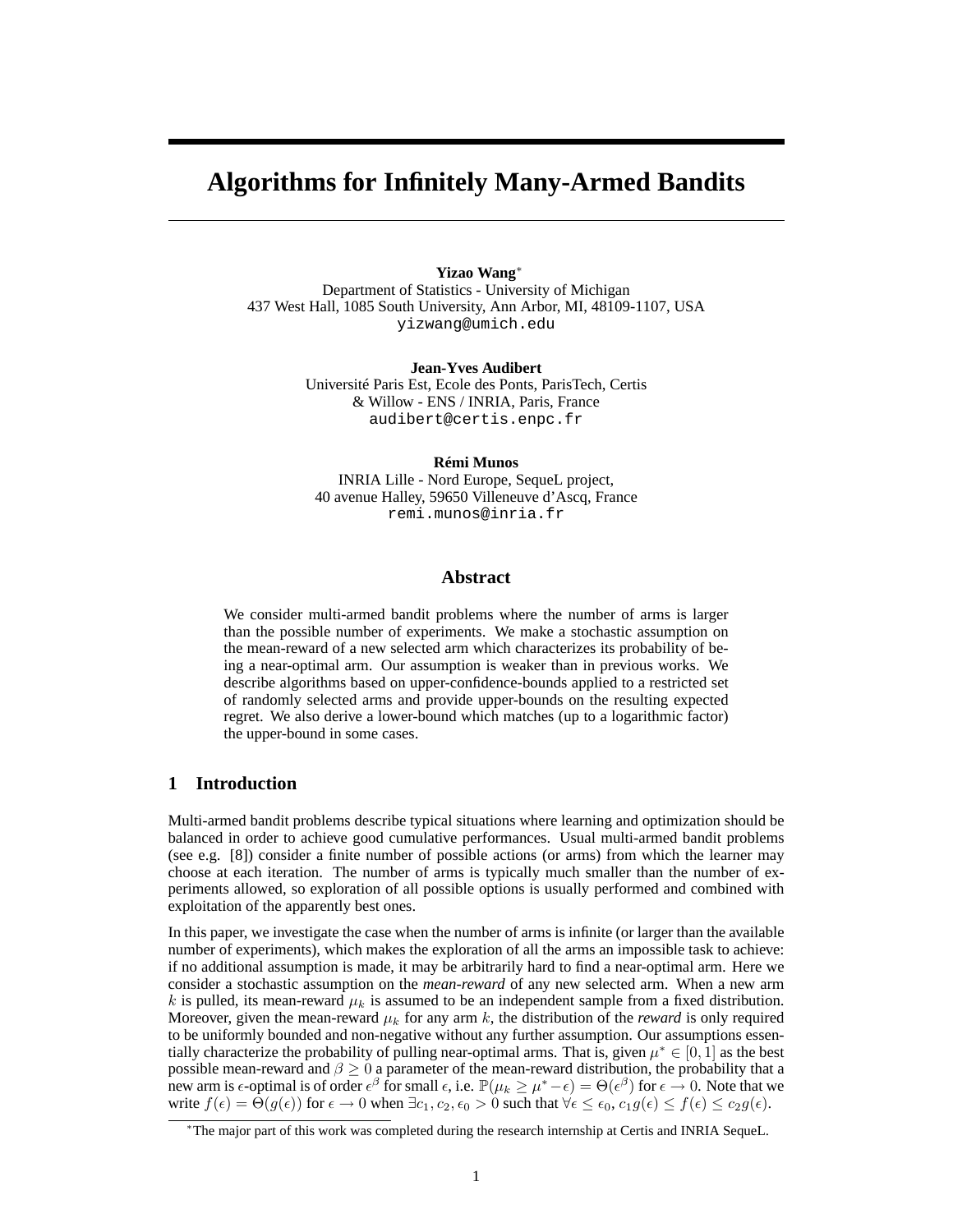Like in multi-armed bandits, this setting exhibits a trade off between exploitation (selection of the arms that are believed to perform well) and exploration. The exploration takes two forms here: discovery (pulling a new arm that has never been tried before) and sampling (pulling an arm already discovered in order to gain information about its actual mean-reward).

Numerous applications can be found e.g. in [5]. It includes labor markets (a worker has many opportunities for jobs), mining for valuable resources (such as gold or oil) when there are many areas available for exploration (the miner can move to another location or continue in the same location, depending on results), and path planning under uncertainty in which the path planner has to decide among a route that has proved to be efficient in the past (exploitation), or a known route that has not been explored many times (sampling), or a brand new route that has never been tried before (discovery).

Let us write  $k_t$  the arm selected by our algorithm at time t. We define the regret up to time n as  $R_n = n\mu^* - \sum_{t=1}^n \mu_{k_t}$ . From the tower rule,  $\mathbb{E}R_n$  is the expectation of the difference between the rewards we would have obtained by drawing an optimal arm (an arm having a mean-reward equal to  $\mu^*$ ) and the rewards we did obtain during the time steps  $1, \ldots, n$ . Our goal is to design an arm-pulling strategy such as to minimize this regret.

**Overview of our results:** We write  $v_n = \tilde{O}(u_n)$  when for some  $n_0, C > 0, v_n \leq Cu_n(\log(u_n))^2$ , for all  $n \geq n_0$ . We assume that the rewards of the arms lie in [0, 1]. Our regret bounds depend on whether  $\mu^* = 1$  or  $\mu^* < 1$ . For  $\mu^* = 1$ , our algorithms are such that  $\mathbb{E}R_n = \tilde{O}(n^{\beta/(1+\beta)})$ . For  $\mu^* < 1$ , we have  $\mathbb{E}R_n = \tilde{O}(n^{\beta/(1+\beta)})$  if  $\beta > 1$ , and (only)  $\mathbb{E}R_n = \tilde{O}(n^{1/2})$  if  $\beta \leq 1$ . Moreover we derive the lower-bound: for any  $\beta > 0$ ,  $\mu^* \le 1$ , any algorithm satisfies  $\mathbb{E}R_n \ge Cn^{\beta/(1+\beta)}$  for some  $C > 0$ . Finally we propose an algorithm having the anytime property, which is based on an arm-increasing rule.

Our algorithms essentially consist in pulling  $K$  different arms randomly chosen, where  $K$  is of order  $n^{\beta/2}$  if  $\mu^*$  < 1 and  $\beta$  < 1, and  $n^{\beta/(1+\beta)}$  otherwise, and using a variant of the UCB (Upper Confidence Bound) algorithm ([3],[2]) on this set of  $K$  arms, which takes into account the empirical variance of the rewards. This last point is crucial to get the proposed rate for  $\mu^* = 1$  and  $\beta < 1$ , i.e. in cases where there are many arms with small variance.

**Previous works on many-armed bandits:** In [5], a specific setting of an infinitely many-armed bandit is considered, namely that the rewards are Bernoulli random variables with parameter  $p$ , where p follows a uniform law over a given interval  $[0, \mu^*]$ . All mean-rewards are therefore in [0, µ<sup>∗</sup> ]. They proposed three algorithms. (1) The *1-failure strategy* where an arm is played as long as 1s are received. When a 0 is received, a new arm is played and this strategy is repeated forever. (2) The m*-run strategy* uses the 1-failure strategy until either m continuous 1s are received (from the same arm) or m different arms have been played. In the first case, we continue to play forever the current arm. In the second case, the arm that gave the most wins is chosen to play for the remaining rounds. Finally, (3) the m*-learning strategy* uses the 1-failure strategy during the first m rounds, and for the remaining rounds it chooses the arm that gave the most 1s during the first  $m$  rounds.

For  $\mu^* = 1$ , the authors of [5] have shown that 1-failure strategy,  $\sqrt{n}$ -run strategy, and  $\log(n)\sqrt{n}$ learning strategy have a regret  $\mathbb{E}R_n \leq 2\sqrt{n}$ . They also provided a lower bound on the regret of any strategy:  $\mathbb{E}R_n \geq \sqrt{2n}$ . For  $\mu^* < 1$ , the corresponding optimal strategies are  $\sqrt{n\mu^*}$ -run strategy and  $\sqrt{n\mu^*} \log(n\mu^*)$ -learning strategy. All these algorithms require the knowledge of the horizon n of the game. In many applications, it is important to design algorithms having the anytime property, that is, the upper bounds on the expected regret  $\mathbb{E}R_n$  have the similar order for all n. Under the same Bernoulli assumption on the reward distributions, such algorithms has been obtained in [9].

In comparison to their setting (uniform distribution corresponds to  $\beta = 1$ ), our upper- and lowerbounds are also of order  $\sqrt{n}$  up to a logarithmic factor, and we do not assume that we know exactly the distribution of the mean-reward. However it is worth noting that the proposed algorithms in [5, 9] heavily depend on the Bernoulli assumption of the rewards and are not easily transposable to general distributions. Note also that the Bernoulli assumption does not work for the real problems mentioned above, where the outcomes may take several possible values.

Thus an important aspect of our work, compared to previous many-armed bandits, is that our setting allows general reward distributions for the arms, under a simple assumption on the mean-reward.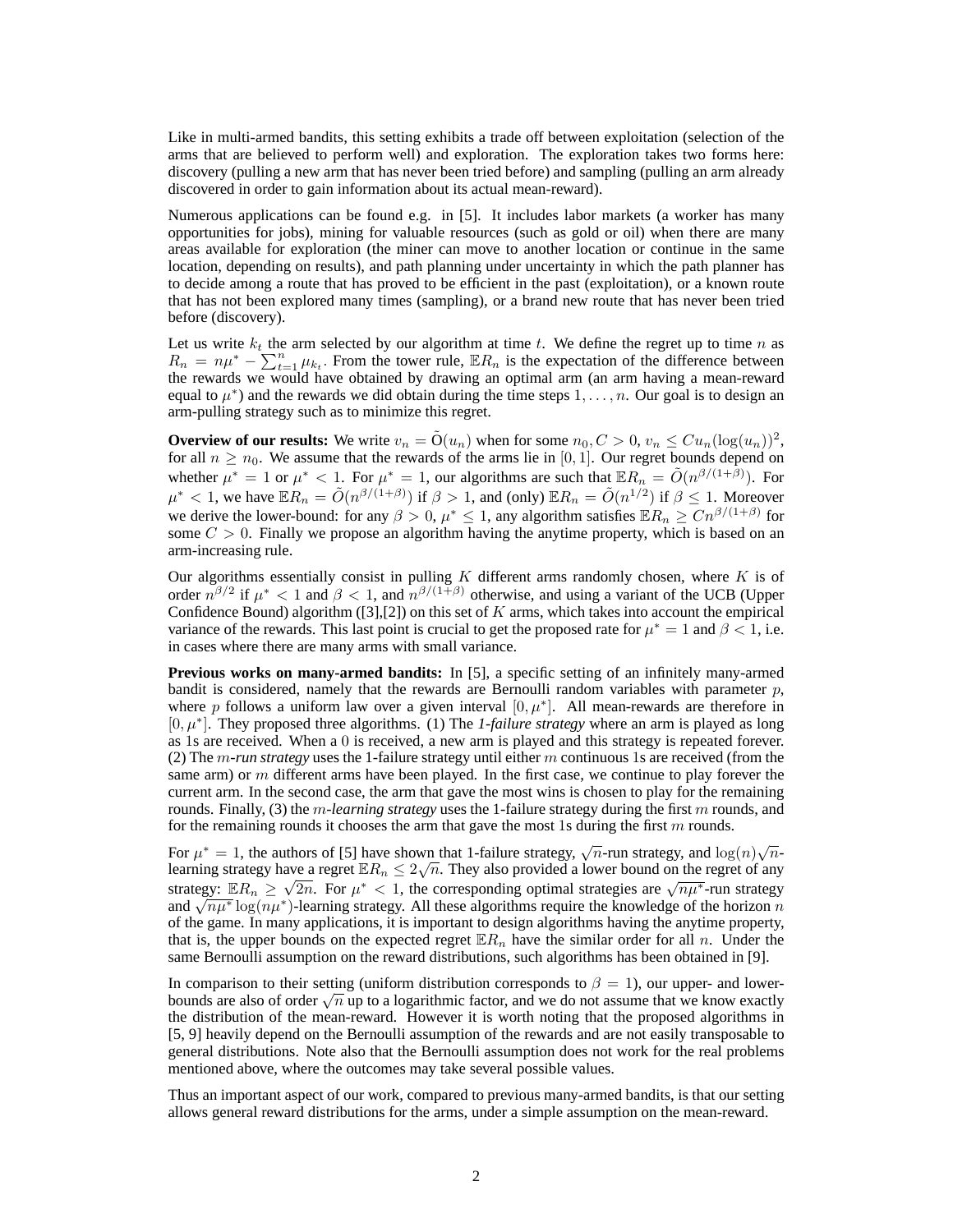# **2 Main results**

In our framework, each arm of a bandit is characterized by the distribution of the rewards (obtained by drawing that arm) and the essential parameter of the distribution of rewards is its expectation. Another parameter of interest is the standard deviation. With low variance, poor arms will be easier to spot while good arms will have higher probability of not being disregarded at the beginning due to unlucky trials. To draw an arm is equivalent to draw a distribution  $\nu$  of mean-rewards. Let  $\mu = \int w\nu(dw)$  and  $\sigma^2 = \int (w - \mu)^2 \nu(dw)$  denote the expectation and variance of  $\nu$ . The quantities  $\mu$  and  $\sigma$  are random variables. Our assumptions are the following:

(A) Rewards are uniformly bounded: without loss of generality, we assume all rewards are in  $[0, 1]$ . (B) the expected reward of a randomly drawn arm satisfies: there exist  $\mu^* \in (0, 1]$  and  $\beta > 0$  s.t.

$$
\mathbb{P}\{\mu > \mu^* - \epsilon\} = \Theta(\epsilon^{\beta}), \text{ for } \epsilon \to 0
$$
 (1)

(C) there is a function  $V : [0, 1] \to \mathbb{R}$  such that  $\mathbb{P}\{\sigma^2 \le V(\mu^* - \mu)\} = 1$ .

The key assumption here is (B). It gives us (the order of) the number of arms that needs to be drawn before finding an arm that is  $\epsilon$ -close to the optimum<sup>1</sup> (i.e., an arm for which  $\mu \geq \mu^*-\epsilon$ ). Assumption (B) implies that there exists positive constants  $c_1$  and  $c_2$  such that for any  $\epsilon \in [0, \mu^*]$ , we have<sup>2</sup>

$$
c_1 \epsilon^{\beta} \le \mathbb{P}\{\mu > \mu^* - \epsilon\} \le \mathbb{P}\{\mu \ge \mu^* - \epsilon\} \le c_2 \epsilon^{\beta}.
$$
 (2)

For example, the uniform distribution on  $(0, \mu^*)$  satisfies the Condition (1) with  $\beta = 1$ . Assumption (C) always holds for  $V(u) = \mu^*(1 - \mu^* + u)$  (since  $\mathbb{V}ar W \leq \mathbb{E}W(1 - \mathbb{E}W)$  when  $W \in [0, 1]$ ). However it is convenient when the near-optimal arms have low variance (for instance, this happens when  $\mu^* = 1$ ).

Let  $X_{k,1}, X_{k,2}, \ldots$  denote the rewards obtained when pulling arm k. These are i.i.d. random variables with common expected value denoted  $\mu_k$ . Let  $\overline{X}_{k,s} \triangleq \frac{1}{s} \sum_{j=1}^s X_{k,j}$  and  $V_{k,s} \triangleq$  $\frac{1}{s}\sum_{j=1}^{s}(X_{k,j}-\overline{X}_{k,s})^2$  be the empirical mean and variance associated with the first s draws of arm k. Let  $T_k(t)$  denote the number of times arm k is chosen by the policy during the first t plays. We will use as a subroutine of our algorithms the following version of UCB (Upper Confidence Bound) algorithm as introduced in [2]. Let  $(\mathcal{E}_t)_{t>0}$  be a nondecreasing sequence of nonnegative real numbers. It will be referred to as the exploration sequence since the larger it is, the more UCB explores. For any arm  $k$  and nonnegative integers  $s, t$ , introduce

$$
B_{k,s,t} \triangleq \overline{X}_{k,s} + \sqrt{\frac{2V_{k,s}\mathcal{E}_t}{s}} + \frac{3\mathcal{E}_t}{s}
$$
 (3)

with the convention  $1/0 = +\infty$ . Define the UCB-V (for Variance estimate) policy:

**UCB-V** policy for a set  $K$  of arms: At time t, play an arm in K maximizing  $B_{k,T_k(t-1),t}$ .

From [2, Theorem 1], the main property of  $B_{k,s,t}$  is that with probability at least  $1 - 5(\log t)e^{-\mathcal{E}_t/2}$ , for any  $s \in [0, t]$  we have  $\mu_k \leq B_{k,s,t}$ . So provided that  $\mathcal{E}_t$  is large,  $B_{k,T_k(t-1),t}$  is an observable quantity at time t which upper bounds  $\mu_k$  with high probability. We consider nondecreasing sequence  $(\mathcal{E}_t)$  in order that these bounds hold with probability increasing with time. This ensures that the low probability event, that the algorithm might concentrate the draws on suboptimal arms, has a decreasing probability with time.

#### **2.1 UCB revisited for the infinitely many-armed bandit**

When the number of arms of the bandit is greater than the total number of plays, it makes no sense to apply UCB-V algorithm (or other variants of UCB [3]) since its first step is to draw each arm once (to have  $B_{k,T_k(t-1),t}$  finite). A more meaningful and natural approach is to decide at the beginning

<sup>&</sup>lt;sup>1</sup>Precise computations lead to a number which is of order  $\epsilon^{-\beta}$  up to possibly a logarithmic factor.

<sup>&</sup>lt;sup>2</sup>Indeed, (1) implies that for some  $0 < c'_1 < c'_2$ , there exists  $0 < \epsilon_0 < \mu^*$  such that for any  $\epsilon \leq \epsilon_0$ ,  $c'_1 \epsilon^{\beta} \le \mathbb{P}\{\mu > \mu^* - \epsilon\} \le \mathbb{P}\{\mu \ge \mu^* - \epsilon\} \le c'_2 \epsilon^{\beta}$ . Then one may take  $c_1 = c'_1 \epsilon_0^{\beta}$  and  $c_2 = \max(\epsilon_0^{-\beta}, \epsilon'_2)$ .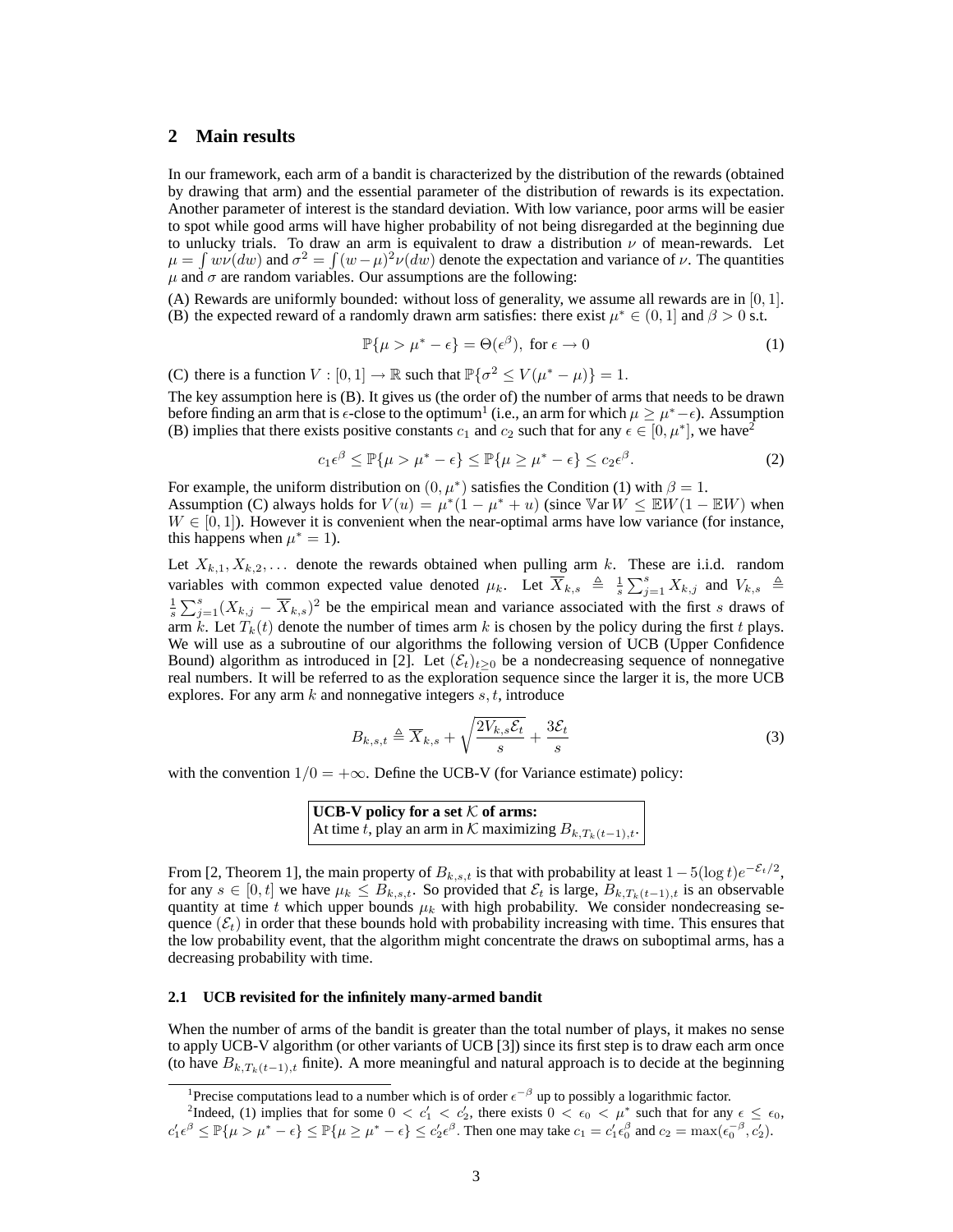that only  $K$  arms will be investigated in the entire experiment. The  $K$  should be sufficiently small with respect to  $n$  (the total number of plays), as in this way we have fewer plays on bad arms and most of the plays will be on the best of  $K$  arms. The number  $K$  should not be too small either, since we want that the best of the  $K$  arms has an expected reward close to the best possible arm.

It is shown in [2, Theorem 4] that in the multi-armed bandit, taking a too small exploration sequence (e.g. such as  $\mathcal{E}_t \leq \frac{1}{2} \log t$ ) might lead to polynomial regret (instead of logarithmic for e.g.  $\bar{\mathcal{E}}_t = 2 \log t$ ) in a simple 2-armed bandit problem. However, we will show that this is not the case in the infinitely many-armed bandit, where one may (and should) take much smaller exploration sequences (typically of order  $\log \log t$ ). The reason for this phenomenon is that in this setting, there are typically many near-optimal arms so that the subroutine UCB-V may miss some good arms (by unlucky trials) without being hurt: there are many other near-optimal arms to discover! This illustrates a trade off between the two aspects of exploration: sample the current, not well-known, arms or discover new arms.

We will start our analysis by considering the following UCB-V( $\infty$ ) algorithm:

**UCB-V(∞) algorithm:** Given parameters K and the exploration sequence ( $\mathcal{E}_t$ )

- Randomly choose  $K$  arms,
- Run the UCB-V policy on the set of the  $K$  selected arms.

**Theorem 1** *If the exploration sequence satisfies*  $2 \log(10 \log t) \leq \mathcal{E}_t \leq \log t$ , *then for*  $n \geq 2$  *and*  $K \geq 2$  *the expected regret of the UCB-V(* $\infty$ *) algorithm satisfies:* 

$$
\mathbb{E}R_n \le C \Big\{ (\log K) n K^{-1/\beta} + K (\log n) \mathbb{E} \Big[ \big( \frac{V(\Delta)}{\Delta} + 1 \big) \wedge (n\Delta) \Big] \Big\},\tag{4}
$$

*where*  $\Delta = \mu^* - \mu$  *with*  $\mu$  *the random variable corresponding to the expected reward of a sampled arm from the pool, and where C is a positive constant depending only on*  $c_1$  *and*  $\beta$  *(see* (2)*)*.

**Proof:** The UCB-V( $\infty$ ) algorithm has two steps: randomly choose K arms and run a UCB subroutine on the selected arms. The first part of the proof studies what happens during the UCB subroutine, that is, conditionally to the arms that have been randomly chosen during the first step of the algorithm. In particular we consider in the following that  $\mu_1, \ldots, \mu_K$  are fixed. From the equality (obtained using Wald's theorem):

$$
\mathbb{E}R_n = \sum_{k=1}^K \mathbb{E}\{T_k(n)\}\Delta_k
$$
\n(5)

with  $\Delta_k = \mu^* - \mu_k$ , it suffices to bound  $ET_k(n)$ . The proof is inspired from the ones of Theorems 2 and 3 in [2]. The novelty of the following lemma is to include the product of probabilities in the last term of the right-hand-side. This enables us to incorporate the idea that if there are a lot of near-optimal arms, it is very unlikely that suboptimal arms are often drawn.

**Lemma 1** *For any real number*  $\tau$  *and any positive integer u, we have* 

$$
\mathbb{E}T_k(n) \le u + \sum_{t=u+1}^n \sum_{s=u}^t \mathbb{P}\big(B_{k,s,t} > \tau\big) + \sum_{t=u+1}^n \prod_{k' \ne k} \mathbb{P}(\exists s' \in [0,t], B_{k',s',t} \le \tau\big) \tag{6}
$$

*where the expectations and probabilities are conditioned on the set of selected arms.*

**Proof:** We have  $T_k(n) - u \le \sum_{t=u+1}^n Z_k(u, t)$  where  $Z_k(u, t) = \mathbf{1}_{I_t = k; T_k(t) > u}$ . We have

$$
Z_k(u,t) \leq \mathbf{1}_{\forall k' \neq k} B_{k,T_k(t-1),t} \geq B_{k',T_{k'}(t-1),t} : T_k(t-1) \geq u
$$
  

$$
\leq \mathbf{1}_{\exists s \in [u,t]} B_{k,s,t} > \tau} + \mathbf{1}_{\forall k' \neq k} B_{s' \in [0,t]} B_{k',s',t} \leq \tau
$$

where the last inequality holds since if the two terms in the last sum are equal to zero, then it implies that there exists  $k' \neq k$  such that for any  $s' \in [0, t]$  and any  $s \in [u, t]$ ,  $B_{k', s', t} > \tau \geq B_{k, s, t}$ . Taking the expectation of both sides, using a union bound and the independence between rewards obtained from different arms, we obtain Lemma 1.  $\square$ 

Now we use Inequality (6) with  $\tau = \frac{\mu^* + \mu_k}{2} = \mu_k + \frac{\Delta_k}{2} = \mu^* - \frac{\Delta_k}{2}$ , and u the smallest integer larger than  $32\left(\frac{\sigma_k^2}{\Delta_k^2} + \frac{1}{\Delta_k}\right)$  log n. These choices are made to ensure that the probabilities in the r.h.s.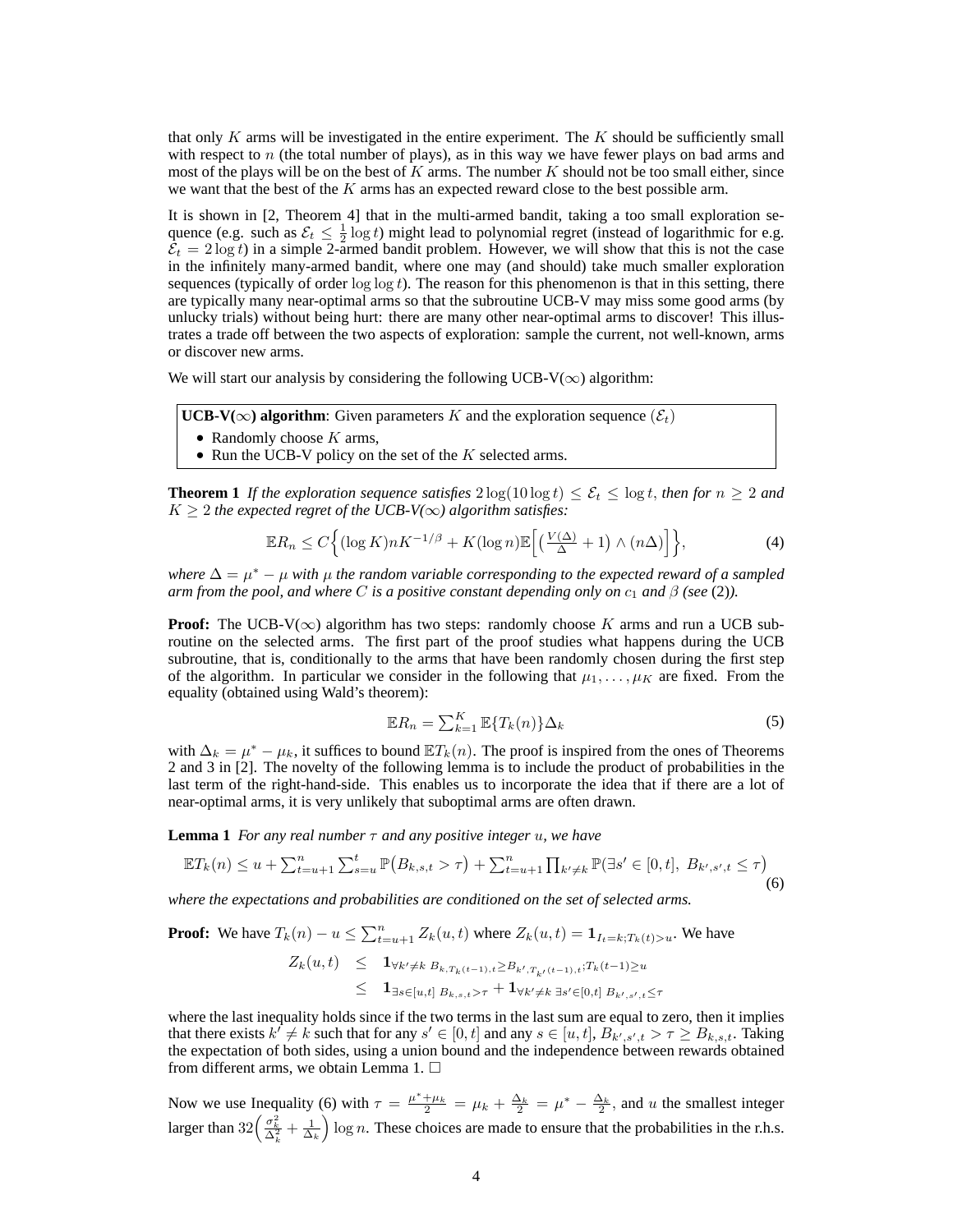of (6) are small. Precisely, for any  $s \ge u$  and  $t \le n$ , we have

$$
\sqrt{\frac{2[\sigma_k^2 + \Delta_k/4]\mathcal{E}_t}{s}} \le \sqrt{\frac{[2\sigma_k^2 + \Delta_k/2]\log n}{u}} + 3\frac{\log n}{u}
$$
  

$$
\le \sqrt{\frac{[2\sigma_k^2 + \Delta_k/2]\Delta_k^2}{32[\sigma_k^2 + \Delta_k]}} + \frac{3\Delta_k^2}{32[\sigma_k^2 + \Delta_k]} = \frac{\Delta_k}{4} \left[ \sqrt{\frac{\sigma_k^2 + \Delta_k/4}{\sigma_k^2 + \Delta_k}} + \frac{3}{8} \frac{\Delta_k}{\sigma_k^2 + \Delta_k} \right] \le \frac{\Delta_k}{4},
$$

where the last inequality holds since it is equivalent to  $(x-1)^2 \ge 0$  for  $x = \sqrt{\frac{\sigma_k^2 + \Delta_k/4}{\sigma_k^2 + \Delta_k}}$ . Thus:

$$
\mathbb{P}(B_{k,s,t} > \tau) \leq \mathbb{P}(\overline{X}_{k,s} + \sqrt{\frac{2V_{k,s}\mathcal{E}_t}{s}} + 3\frac{\mathcal{E}_t}{s} > \mu_k + \Delta_k/2)
$$
\n
$$
\leq \mathbb{P}(\overline{X}_{k,s} + \sqrt{\frac{2[\sigma_k^2 + \Delta_k/4]\mathcal{E}_t}{s}} + 3\frac{\mathcal{E}_t}{s} > \mu_k + \Delta_k/2) + \mathbb{P}(V_{k,s} \geq \sigma_k^2 + \Delta_k/4)
$$
\n
$$
\leq \mathbb{P}(\overline{X}_{k,s} - \mu_k > \Delta_k/4) + \mathbb{P}\left(\frac{\sum_{j=1}^s (X_{k,j} - \mu_k)^2}{s} - \sigma_k^2 \geq \Delta_k/4\right)
$$
\n
$$
\leq 2e^{-s\Delta_k^2/(32\sigma_k^2 + 8\Delta_k/3)},
$$
\n(7)

where in the last step we used Bernstein's inequality twice. Summing up we obtain

$$
\sum_{s=u}^{t} \mathbb{P}(B_{k,s,t} > \tau) \le 2 \sum_{s=u}^{\infty} e^{-s\Delta_k^2/(32\sigma_k^2 + 8\Delta_k/3)} = 2 \frac{e^{-u\Delta_k^2/(32\sigma_k^2 + 8\Delta_k/3)}}{1 - e^{-\Delta_k^2/(32\sigma_k^2 + 8\Delta_k/3)}}
$$
  

$$
\le \left(\frac{80\sigma_k^2}{\Delta_k^2} + \frac{\tau}{\Delta_k}\right) e^{-u\Delta_k^2/(32\sigma_k^2 + 8\Delta_k/3)} \le \left(\frac{80\sigma_k^2}{\Delta_k^2} + \frac{\tau}{\Delta_k}\right) n^{-1},
$$
 (8)

where we have used that  $1 - e^{-x} \ge 4x/5$  for  $0 \le x \le 3/8$ . Now let us bound the product of probabilities in (6). Since  $\tau = \mu^* - \Delta_k/2$ , we have

$$
\prod_{k' \neq k} \mathbb{P}(\exists s \in [0, t], B_{k', s, t} \leq \tau) \leq \prod_{k': \mu_{k'} > \mu^* - \Delta_k/2} \mathbb{P}(\exists s \in [0, t], B_{k', s, t} < \mu'_k).
$$

Now from [2, Theorem 1], with probability at least  $1 - 5(\log t)e^{-\mathcal{E}_t/2}$ , for any  $s \in [0, t]$  we have  $\mu_k \leq B_{k,s,t}$ . For  $\mathcal{E}_t \geq 2\log(10\log t)$ , this gives  $\mathbb{P}(\exists s \in [0,t], B_{k',s,t} < \mu'_k) \leq 1/2$ . Putting all the bounds of the different terms of (6) leads to

$$
\mathbb{E}T_k(n) \le 1 + 32\left(\frac{\sigma_k^2}{\Delta_k^2} + \frac{1}{\Delta_k}\right)\log n + \left(\frac{80\sigma_k^2}{\Delta_k^2} + \frac{7}{\Delta_k}\right) + n2^{-N_{\Delta_k}},
$$

with  $N_{\Delta_k}$  the cardinal of  $\{k' \in \{1, ..., K\} : \mu_{k'} > a - \Delta_k/2\}$ . Since  $\Delta_k \le \mu^* \le 1$  and  $T_k(n) \leq n$ , the previous inequality can be simplified into

$$
\mathbb{E}T_k(n) \le \left\{ \left[ 50 \left( \frac{\sigma_k^2}{\Delta_k^2} + \frac{1}{\Delta_k} \right) \log n \right] \wedge n \right\} + n2^{-N_{\Delta_k}},\tag{9}
$$

Here, for the sake of simplicity, we are not interested in having tight constants. From here on, we will take the expectations with respect to all sources of randomness, that is including the one coming from the first step of UCB-V( $\infty$ ). The quantities  $\Delta_1, \ldots, \Delta_K$  are i.i.d. random variables satisfying  $0 \leq \Delta_k \leq \mu^*$  and  $\mathbb{P}(\Delta_k \leq \epsilon) = \Theta(\epsilon^{\beta})$ . The quantities  $\sigma_1, \ldots, \sigma_k$  are i.i.d. random variables satisfying almost surely  $\sigma_k^2 \le V(\Delta_k)$ . From (5) and (9), we have

$$
\mathbb{E}R_n = K \mathbb{E}\left\{T_1(n)\Delta_1\right\} \leq K \mathbb{E}\left\{\left[50\left(\frac{V(\Delta_1)}{\Delta_1} + 1\right)\log n\right] \wedge (n\Delta_1) + n\Delta_1 2^{-N_{\Delta_1}}\right\} \tag{10}
$$

Let p denote the probability that the expected reward  $\mu$  of a randomly drawn arm satisfies  $\mu >$  $\mu^* - \delta/2$  for a given  $\delta$ . Conditioning on  $\Delta_1 = \delta$ , the quantity  $N_{\Delta_1}$  follows a binomial distribution with parameters  $K - 1$  and p, hence  $\mathbb{E}(2^{-N_{\Delta_1}}|\Delta_1 = \delta) = (1 - p + p/2)^{K-1}$ . By using (2), we get:

$$
\mathbb{E}\left\{\Delta_1 2^{-N_{\Delta_1}}\right\} = \mathbb{E}\left\{\Delta_1 (1 - \mathbb{P}(\mu > \mu^* - \Delta_1/2)/2)^{K-1}\right\} \le \mathbb{E}\chi(\Delta_1),
$$

with  $\chi(u) = u(1 - c_3 u^{\beta})^{K-1}$  and  $c_3 = c_1/2^{\beta}$ . We have  $\chi'(u) = (1 - c_3 u^{\beta})^{K-2} [1 - c_3 (1 + (K -$ 1)β)u<sup>β</sup>] so that  $\chi(u) \leq \chi(u_0)$  with  $u_0 = \frac{1}{[c_3(1 + (K-1)\beta)]^{1/\beta}}$  and  $\chi(u_0) = \frac{(1 - \frac{1}{1 + (K-1)\beta})^{K-1}}{[c_3(1 + (K-1)\beta)]^{1/\beta}}$  $\frac{1}{[c_3(1+(K-1)\beta)]^{1/\beta}} \leq$  $C'K^{-1/\beta}$  for  $C'$  a positive constant depending only  $c_1$  and  $\beta$ . For any  $u_1 \in [u_0, \mu^*]$ , we have

$$
\mathbb{E}\chi(\Delta_1) \leq \chi(u_0)\mathbb{P}(\Delta_1 \leq u_1) + \chi(u_1)\mathbb{P}(\Delta_1 > u_1) \leq \chi(u_0)\mathbb{P}(\Delta_1 \leq u_1) + \chi(u_1).
$$

Let us take  $u_1 = C'' \left(\frac{\log K}{K}\right)^{1/\beta}$  for  $C''$  a positive constant depending on  $c_1$  and  $\beta$  sufficiently large to ensure  $u_1 \geq u_0$  and  $\chi(u_1) \leq K^{-1-1/\beta}$ . We obtain  $\mathbb{E} \chi(\Delta_1) \leq CK^{-1/\beta} \frac{\log K}{K}$  for an appropriate constant C depending on  $c_1$  and  $\beta$ . Putting this into (10), we obtain the result of Theorem 1.  $\Box$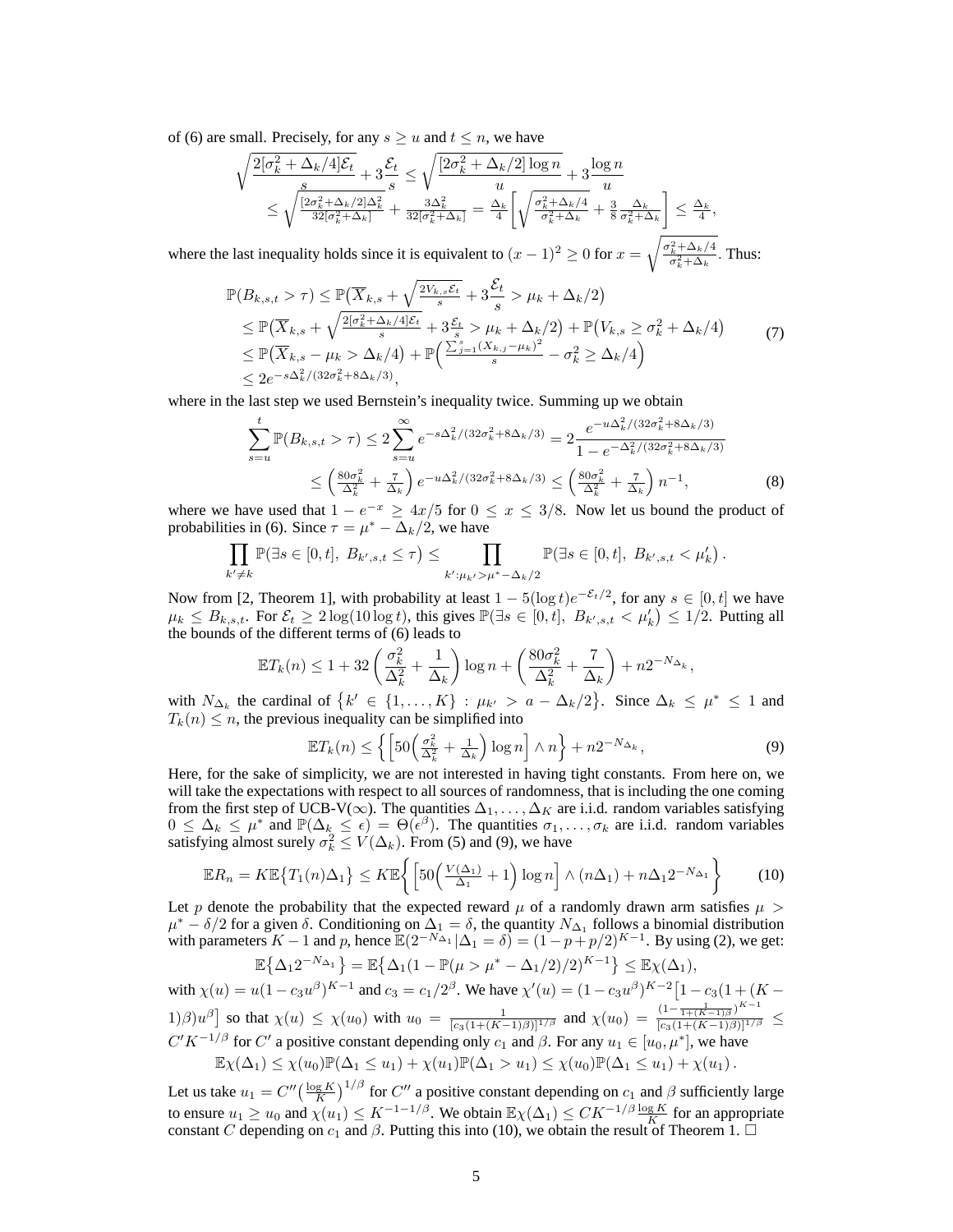The r.h.s. of Inequality (4) contains two terms. The first term is the bias: when we randomly draw K arms, the expected reward of the best drawn arm is  $\tilde{O}(K^{-1/\beta})$ -optimal. So the best algorithm, once the K arms are fixed, will yield a regret  $\tilde{O}(nK^{-1/\beta})$ . The second term is the estimation. It indicates the difference between the UCB subroutine's performance and the best drawn arm.

# **2.2 Strategy for fixed play number**

Consider that we know in advance the total number of plays n and the value of  $\beta$ . In this case, one can use the UCB-V( $\infty$ ) algorithm with parameter K of order of the minimizer of the r.h.s. of Inequality (4). This leads to the following UCB-F (for Fixed horizon) algorithm.

**UCB-F (fixed horizon)**: given total number of plays n, and parameters  $\mu^*$  and  $\beta$  of (1) • Choose K arms with K of order  $\begin{cases} n^{\frac{\beta}{2}} & \text{if } \beta < 1, \mu^* < 1 \\ n^{\frac{\beta}{\beta+1}} & \text{otherwise, i.e., if} \end{cases}$  $n^{\frac{\beta}{\beta+1}}$  otherwise, i.e. if  $\mu^* = 1$  or  $\beta \ge 1$ • Run the UCB-V algorithm with the  $K$  chosen arms and an exploration sequence satisfying

 $2\log(10\log t) \leq \mathcal{E}_t \leq \log t$  (11)

**Theorem 2** *For any*  $n > 2$ *, the expected regret of the UCB-F algorithm satisfies* 

$$
\mathbb{E}R_n \leq \begin{cases} C(\log n)\sqrt{n} & \text{if } \beta < 1 \text{ and } \mu^* < 1\\ C(\log n)^2 \sqrt{n} & \text{if } \beta = 1 \text{ and } \mu^* < 1\\ C(\log n)n^{\frac{\beta}{1+\beta}} & \text{otherwise, i.e. if } \mu^* = 1 \text{ or } \beta > 1 \end{cases} \tag{12}
$$

*with C a* constant depending only on  $c_1$ ,  $c_2$  *and*  $\beta$  *(see* (2)*)*.

**Proof:** The result comes from Theorem 1 by bounding the expectation  $E = \mathbb{E}\left[\left(\frac{V(\Delta)}{\Delta}+1\right) \wedge (n\Delta)\right]$ . First, as mentioned before, Assumption (C) is satisfied for  $V(\Delta) = \mu^*(1 - \mu^* + \Delta)$ . So for  $\mu^* = 1$ and this choice of function V, we have  $E \le 2$ . For  $\mu^* < 1$ , since  $\Delta \le \mu^*$ , we have  $E \le \mathbb{E}\Psi(\Delta)$ with  $\Psi(t) = \frac{2\mu^*}{t}$ with  $\Psi(t) = \frac{2\mu}{t} \wedge (nt)$ . The function  $\Psi$  is continuous and differentiable by parts. Using Fubini's theorem and Inequality (2), we have

$$
\mathbb{E}\Psi(\Delta) = \Psi(\mu^*) - \mathbb{E} \int_{\Delta}^{\mu^*} \Psi'(t)dt = \Psi(\mu^*) - \int_0^{\mu^*} \Psi'(t)\mathbb{P}(\Delta \le t)dt
$$
  
\n
$$
\leq 2 + \int_{\sqrt{2/n}}^1 \frac{2}{t^2} c_2 t^{\beta} dt \leq \begin{cases} 2 + \frac{2^{(1+\beta)/2} c_2}{1-\beta} n^{\frac{1-\beta}{2}} & \text{if } \beta < 1 \\ 2 + c_2 \log(n/2) & \text{if } \beta = 1 \\ 2 + \frac{2c_2}{\beta - 1} & \text{if } \beta > 1 \end{cases}.
$$

Putting these bounds in Theorem 1, we get

$$
\mathbb{E}R_n \leq \begin{cases} C \left\{ (\log K)nK^{-1/\beta} + (\log n)Kn^{\frac{1-\beta}{2}} \right\} & \text{if } \beta < 1 \text{ and } \mu^* < 1\\ C \left\{ (\log K)nK^{-1/\beta} + (\log n)^2 K \right\} & \text{if } \beta = 1 \text{ and } \mu^* < 1\\ C \left\{ (\log K)nK^{-1/\beta} + (\log n)K \right\} & \text{otherwise: } \mu^* = 1 \text{ or } \beta > 1 \end{cases}
$$

with C a constant only depending on  $c_1$ ,  $c_2$  and  $\beta$ . The number K of selected arms in UCB-F is taken of the order of the minimizer of these bounds up to a logarithmic factor.  $\Box$ 

Theorem 2 makes no difference between a logarithmic exploration sequence and an iterated logarithmic exploration sequence. However in practice, it is clearly better to take an iterated logarithmic exploration sequence, for which the algorithm spends much less time on exploring all suboptimal arms. For sake of simplicity, we have fixed the constants in (11). It is easy to check that for  $\mathcal{E}_t = \zeta \log_t$  and  $\zeta \ge 1$ , Inequality (12) still holds but with a constant C depending linearly in  $\zeta$ .

Theorem 2 shows that when  $\mu^* = 1$  or  $\beta \ge 1$ , the bandit subroutine takes no time in spotting nearoptimal arms (the use of UCB-V algorithm using variance estimate is crucial for this), whereas for  $\beta$  < 1 and  $\mu^*$  < 1, which means a lot of near-optimal arms with possibly high variances, the bandit subroutine has difficulties in achieving low regret.

The next theorem shows that our regret upper bounds are optimal up to logarithmic terms except for the case  $\beta < 1$  and  $\mu^* < 1$ . We do not know whether the rate  $O(n^{\beta/2} \log n)$  for  $\beta < 1$  and  $\mu^* < 1$ is improvable. This remains an open problem.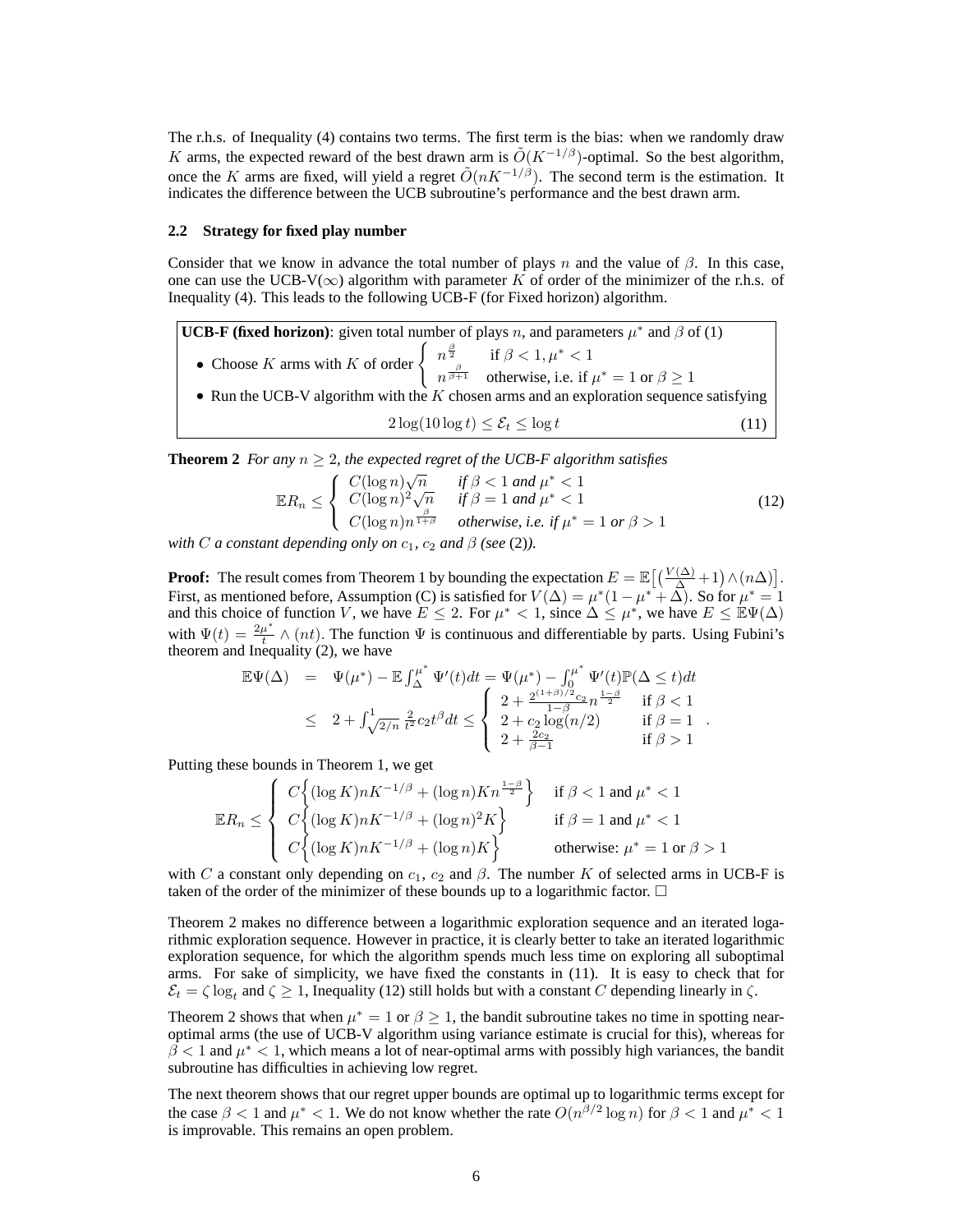**Theorem 3** *For any*  $\beta > 0$  *and*  $\mu^* \le 1$ *, any algorithm suffers a regret larger than cn*  $\frac{\beta}{1+\beta}$  *for some small enough constant c depending on*  $c_2$  *and*  $\beta$ *.* 

**Sketch of proof.** If we want to have a regret smaller than  $cn^{\beta/(1+\beta)}$  we need that most draws are done on an arm having an individual regret smaller than  $\epsilon = cn^{-1/(1+\beta)}$ . To find such an arm, we need to try a number of arms larger than  $C'\epsilon^{-\beta} = C'c^{-\beta}n^{\beta/(1+\beta)}$  arms for some  $C' > 0$  depending on  $c_2$  and  $\beta$ . Since these arms are drawn at least once and since most of these arms give a constant regret, it leads to a regret larger than  $C''c^{-\beta}n^{\beta/(1+\beta)}$  with  $C''$  depending on  $c_2$  and  $\beta$ . For c small enough, this contradicts that the regret is smaller than  $cn^{\beta/(1+\beta)}$ . So it is not possible to improve on the  $n^{\beta/(1+\beta)}$  rate.  $\Box$ 

# **2.3 Strategy for unknown play number**

To apply the UCB-F algorithm we need to know the total number of plays n and we choose the corresponding K arms before starting. When  $n$  is unknown ahead of time, we propose here an anytime algorithm with a simple and reasonable way of choosing  $K$  by adding a new arm from time to time into the set of sampled arms. Let  $K_n$  denote the number of arms played up to time n. We set  $K_0 = 0$ . We define the UCB-AIR (for Arm-Increasing Rule):

**UCB-AIR (Arm-Increasing Rule):** given parameters  $\mu^*$  and  $\beta$  of (1), • At time  $n$ , try a new arm if  $K_{n-1}$  <  $\int n^{\frac{\beta}{2}}$  if  $\beta < 1$  and  $\mu^* < 1$  $n^{\frac{\beta}{\beta+1}}$  otherwise:  $\mu^* = 1$  or  $\beta \ge 1$ • Otherwise apply UCB-V on  $K_{n-1}$  drawn arms with an exploration sequence satisfying  $2\log(10\log t) \leq \mathcal{E}_t \leq \log t$ 

This arm-increasing rule makes our algorithm applicable for the anytime problem. This is a more reasonable approach in practice than restarting-based algorithms like the ones using the doubling trick (see e.g. [4, Section 5.3]). Our second main result is to show that the UCB-AIR algorithm has the same properties as the UCB-F algorithm (proof omitted from this extended abstract).

**Theorem 4** *For any horizon time*  $n \geq 2$ *, the expected regret of the UCB-AIR algorithm satisfies* 

$$
\mathbb{E}R_n \leq \begin{cases} C(\log n)^2 \sqrt{n} & \text{if } \beta < 1 \text{ and } \mu^* < 1\\ C(\log n)^2 n^{\frac{\beta}{1+\beta}} & \text{otherwise, i.e. if } \mu^* = 1 \text{ or } \beta \geq 1 \end{cases} \tag{13}
$$

*with C a* constant depending only on  $c_1$ ,  $c_2$  *and*  $\beta$  *(see* (2)*)*.

# **3 Comparison with continuum-armed bandits and conclusion**

In continuum-armed bandits (see e.g.  $[1, 6, 4]$ ), an infinity of arms is also considered. The arms lie in some Euclidean (or metric) space and their mean-reward is a deterministic and smooth (e.g. Lipschitz) function of the arms. This setting is different from ours since our assumption is stochastic and does not consider regularities of the mean-reward w.r.t. the arms. However, if we choose an arm-pulling strategy which consists in selecting randomly the arms, then our setting encompasses continuum-armed bandits. For example, consider the domain  $[0,1]^d$  and a mean-reward function  $\mu$ assumed to be locally equivalent to a Hölder function (of order  $\alpha \in [0, +\infty)$ ) around any maximum  $x^*$  (the number of maxima is assumed to be finite), i.e.

$$
\mu(x^*) - \mu(x) = \Theta(||x^* - x||^{\alpha}) \text{ when } x \to x^*.
$$
 (14)

Pulling randomly an arm X according to the Lebesgue measure on  $[0,1]^d$ , we have:  $\mathbb{P}(\mu(X) >$  $(\mu^* - \epsilon) = \Theta(\mathbb{P}(\|X - x^*\|^{\alpha} < \epsilon)) = \Theta(\epsilon^{d/\alpha})$ , for  $\epsilon \to 0$ . Thus our assumption (1) holds with  $\beta = d/\alpha$ , and our results say that if  $\mu^* = 1$ , we have  $\mathbb{E}R_n = \tilde{O}(n^{\beta/(1+\beta)}) = \tilde{O}(n^{d/(\alpha+d)})$ .

For  $d = 1$ , under the assumption that  $\mu$  is  $\alpha$ -Hölder (i.e.  $|\mu(x) - \mu(y)| \le c ||x - y||^{\alpha}$  for  $0 < \alpha \le 1$ ), [6] provides upper- and lower-bounds on the regret  $R_n = \Theta(n^{(\alpha+1)/(2\alpha+1)})$ . Our results gives